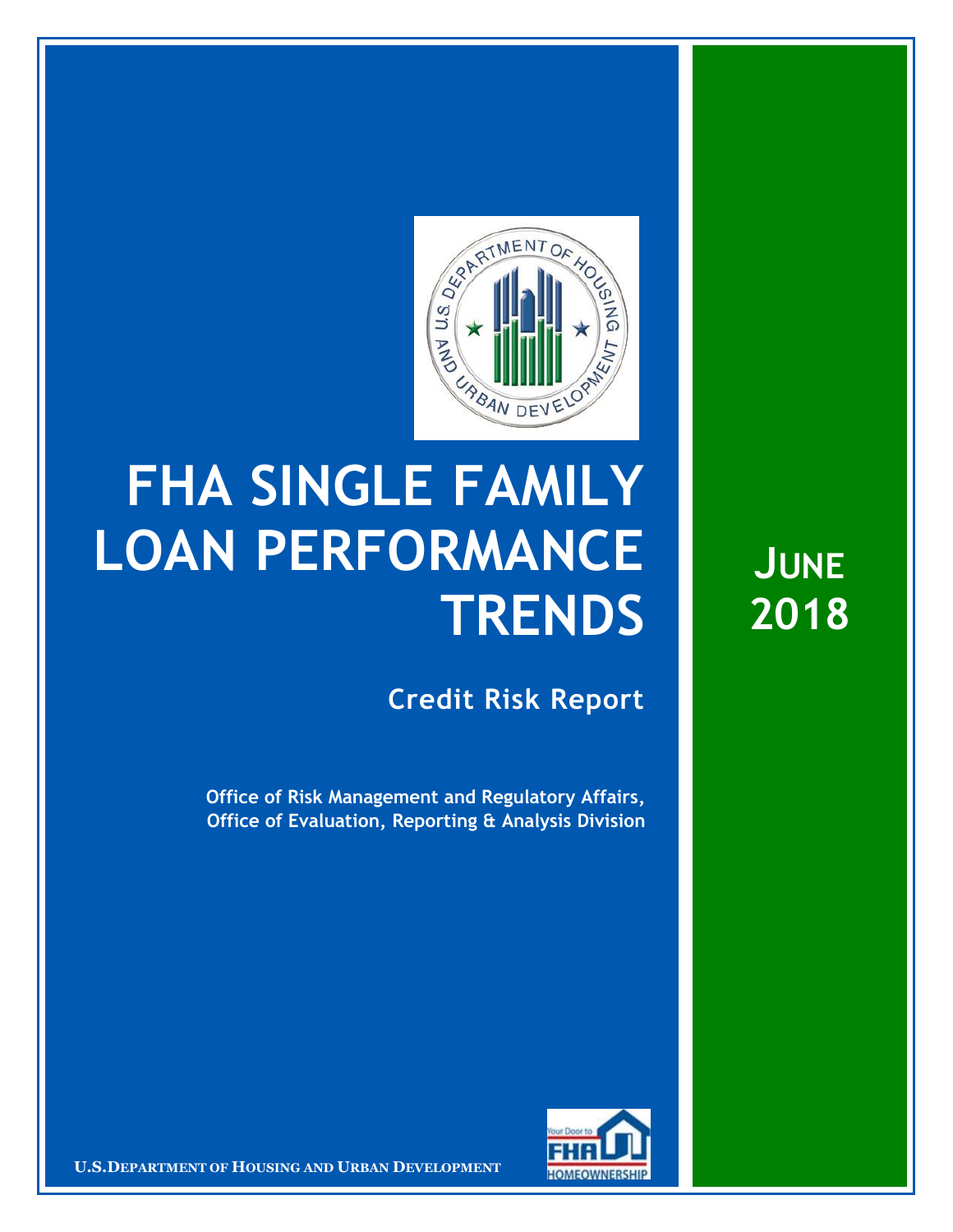## Table of Contents

## Table of Figures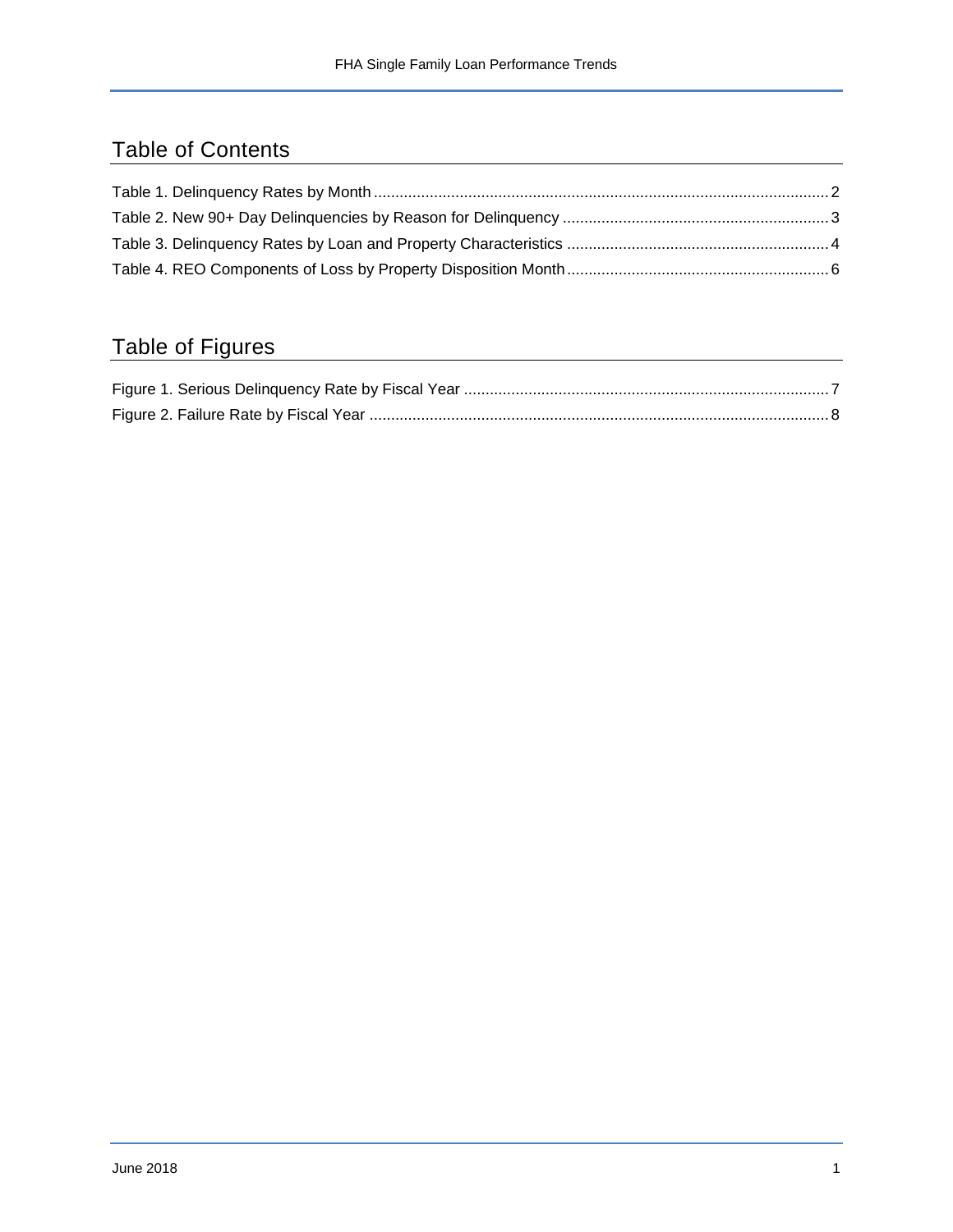<span id="page-2-0"></span>

|          | Active<br>Insurance in |        | Delinquency Rates <sup>a</sup> (%) |                                | Exceptions <sup>b</sup> (%) | Serious    |                       |
|----------|------------------------|--------|------------------------------------|--------------------------------|-----------------------------|------------|-----------------------|
|          | Force                  |        |                                    |                                | In                          | In         | Delinquency           |
| Month    | (EOM)                  | 30-day | 60-day                             | 90-day                         | Foreclosure                 | Bankruptcy | Rate <sup>c</sup> (%) |
|          |                        |        |                                    | <b>Non-Seasonally Adjusted</b> |                             |            |                       |
| Jun 2017 | 7,950,029              | 4.37   | 1.39                               | 2.07                           | 1.37                        | 0.85       | 4.28                  |
| Jul      | 7,962,527              | 4.51   | 1.44                               | 2.08                           | 1.30                        | 0.82       | 4.20                  |
| Aug      | 7,973,604              | 4.64   | 1.52                               | 2.13                           | 1.30                        | 0.81       | 4.24                  |
| Sep      | 7,982,070              | 5.77   | 1.70                               | 2.36                           | 1.19                        | 0.77       | 4.32                  |
| Oct      | 7,986,663              | 5.53   | 2.11                               | 2.46                           | 1.18                        | 0.78       | 4.42                  |
| Nov      | 7,988,634              | 5.22   | 2.22                               | 2.88                           | 1.16                        | 0.79       | 4.83                  |
| Dec      | 7,989,699              | 5.57   | 1.96                               | 3.23                           | 1.17                        | 0.79       | 5.19                  |
| Jan 2018 | 8,005,645              | 4.96   | 1.81                               | 3.24                           | 1.14                        | 0.80       | 5.18                  |
| Feb      | 8,007,772              | 4.84   | 1.66                               | 3.09                           | 1.16                        | 0.81       | 5.06                  |
| Mar      | 8,007,182              | 4.16   | 1.40                               | 2.68                           | 1.15                        | 0.84       | 4.66                  |
| Apr      | 8,012,065              | 4.26   | 1.37                               | 2.56                           | 1.13                        | 0.85       | 4.54                  |
| May      | 8,015,714              | 4.27   | 1.37                               | 2.40                           | 1.11                        | 0.83       | 4.35                  |
| Jun      | 8,024,523              | 4.87   | 1.47                               | 2.35                           | 1.09                        | 0.84       | 4.28                  |
|          |                        |        |                                    | <b>Seasonally Adjusted</b>     |                             |            |                       |
| Jun 2017 | 7,950,029              | 4.39   | 1.44                               | 2.15                           | 1.37                        | 0.84       | 4.36                  |
| Jul      | 7,962,527              | 4.50   | 1.45                               | 2.19                           | 1.30                        | 0.82       | 4.31                  |
| Aug      | 7,973,604              | 4.48   | 1.48                               | 2.18                           | 1.31                        | 0.81       | 4.31                  |
| Sep      | 7,982,070              | 5.56   | 1.61                               | 2.36                           | 1.21                        | 0.77       | 4.34                  |
| Oct      | 7,986,663              | 5.37   | 1.98                               | 2.44                           | 1.20                        | 0.77       | 4.41                  |
| Nov      | 7,988,634              | 4.76   | 2.00                               | 2.76                           | 1.17                        | 0.78       | 4.71                  |
| Dec      | 7,989,699              | 5.06   | 1.71                               | 3.03                           | 1.16                        | 0.79       | 4.98                  |
| Jan 2018 | 8,005,645              | 4.75   | 1.64                               | 3.02                           | 1.13                        | 0.80       | 4.95                  |
| Feb      | 8,007,772              | 5.00   | 1.69                               | 3.00                           | 1.13                        | 0.81       | 4.95                  |
| Mar      | 8,007,182              | 4.82   | 1.62                               | 2.76                           | 1.12                        | 0.85       | 4.73                  |
| Apr      | 8,012,065              | 4.63   | 1.57                               | 2.67                           | 1.12                        | 0.85       | 4.65                  |
| May      | 8,015,714              | 4.44   | 1.50                               | 2.48                           | 1.13                        | 0.84       | 4.45                  |
| Jun      | 8,024,523              | 4.88   | 1.53                               | 2.44                           | 1.09                        | 0.83       | 4.36                  |

|  | Table 1. Delinquency Rates by Month |  |  |
|--|-------------------------------------|--|--|
|--|-------------------------------------|--|--|

EOM = end of month.

<sup>a</sup>The 90-day category includes all loans that are at least 3 months delinquent excluding those loans in foreclosure or bankruptcy processing. Included in the delinquency counts are loans under active consideration for loss mitigation foreclosure avoidance.

**bExceptions are counted separately from delinquencies, regardless of the length of the delinquency period.** 

<sup>c</sup> Serious delinquency rates are the sum of 90-day delinquencies plus in-foreclosures and in-bankruptcies.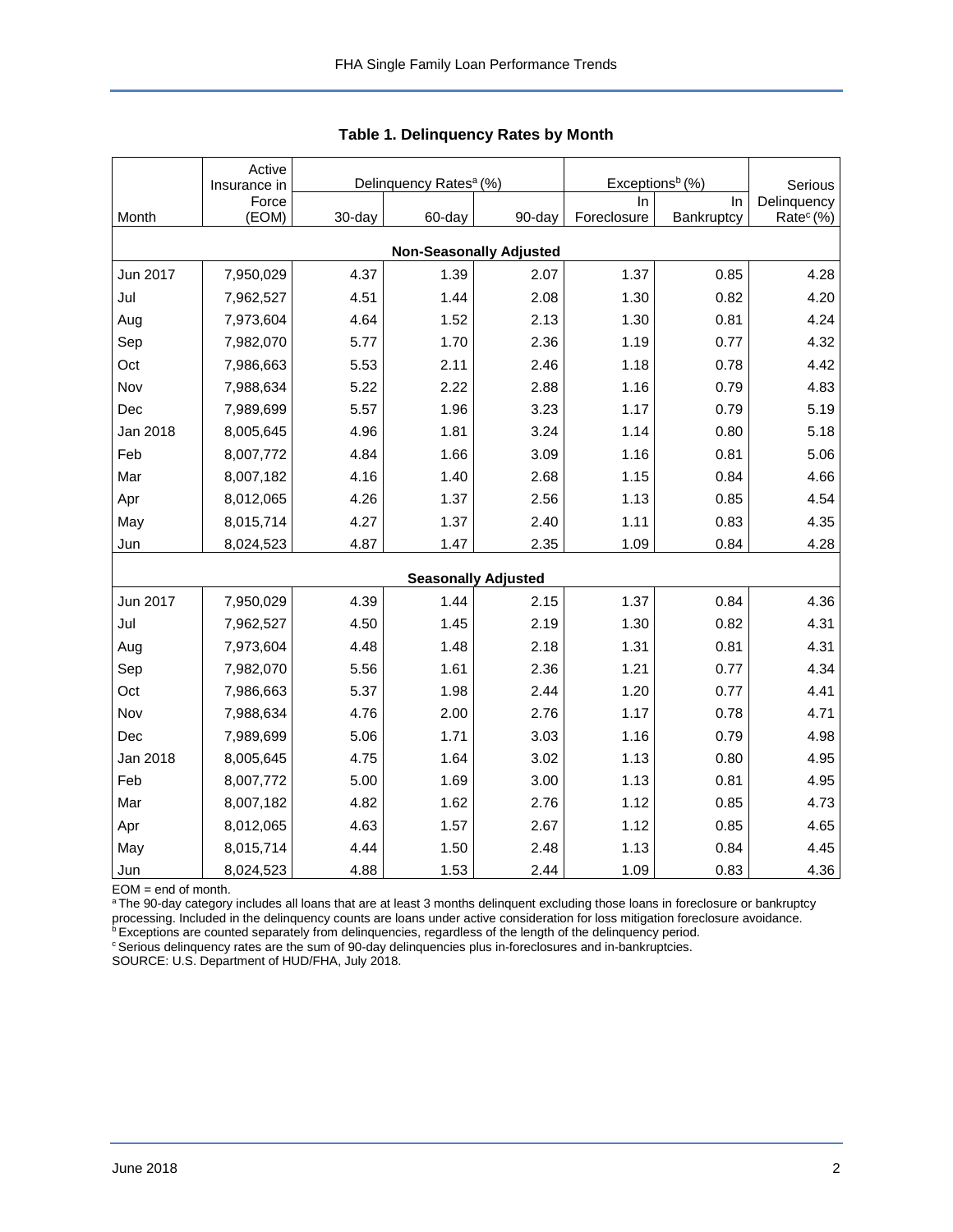<span id="page-3-0"></span>

|                                   |                              | Share by Reason for Delinquency (%) |            |                          |                                     |                                |               |                    |  |  |  |
|-----------------------------------|------------------------------|-------------------------------------|------------|--------------------------|-------------------------------------|--------------------------------|---------------|--------------------|--|--|--|
|                                   |                              |                                     |            |                          | Death or<br>Illness of<br>Principal |                                |               |                    |  |  |  |
| <b>Fiscal Year</b><br>and Quarter | New 90+ Day<br>Delinguencies | Reduction<br>of Income              | Unemployed | Excessive<br>Obligations | <b>Borrower</b><br>or Family        | Marital<br><b>Difficulties</b> | No<br>Contact | Other <sup>a</sup> |  |  |  |
| 2011 Q3                           | 99,256                       | 36.68                               | 10.40      | 16.48                    | 10.65                               | 4.88                           | 10.80         | 10.10              |  |  |  |
| 2011 Q4                           | 133,827                      | 37.31                               | 10.22      | 17.50                    | 10.94                               | 4.76                           | 9.40          | 9.88               |  |  |  |
| 2012 Q1                           | 158,091                      | 36.54                               | 9.45       | 19.14                    | 11.09                               | 4.50                           | 9.27          | 10.00              |  |  |  |
| 2012 Q2                           | 114,762                      | 37.13                               | 9.99       | 17.62                    | 11.35                               | 4.75                           | 8.58          | 10.59              |  |  |  |
| 2012 Q3                           | 101,467                      | 36.78                               | 9.71       | 17.54                    | 11.68                               | 4.97                           | 8.37          | 10.94              |  |  |  |
| 2012 Q4                           | 125,200                      | 36.78                               | 9.50       | 18.06                    | 11.85                               | 4.65                           | 8.16          | 11.01              |  |  |  |
| 2013 Q1                           | 124,359                      | 36.21                               | 8.98       | 18.45                    | 12.00                               | 4.65                           | 8.21          | 11.49              |  |  |  |
| 2013 Q2                           | 104,165                      | 35.81                               | 8.80       | 18.01                    | 12.23                               | 4.52                           | 8.20          | 12.43              |  |  |  |
| 2013 Q3                           | 86,810                       | 35.94                               | 8.27       | 18.08                    | 12.36                               | 4.59                           | 8.49          | 12.27              |  |  |  |
| 2013 Q4                           | 105,090                      | 36.31                               | 8.29       | 19.05                    | 12.38                               | 4.57                           | 8.76          | 10.64              |  |  |  |
| 2014 Q1                           | 112,099                      | 35.30                               | 7.92       | 20.45                    | 12.16                               | 4.46                           | 9.21          | 10.49              |  |  |  |
| 2014 Q2                           | 93,183                       | 34.73                               | 8.03       | 19.66                    | 11.78                               | 4.31                           | 10.70         | 10.78              |  |  |  |
| 2014 Q3                           | 80,881                       | 33.28                               | 7.90       | 19.89                    | 12.28                               | 4.35                           | 11.28         | 11.02              |  |  |  |
| 2014 Q4                           | 101,850                      | 32.47                               | 7.51       | 20.93                    | 12.60                               | 4.42                           | 11.42         | 10.64              |  |  |  |
| 2015 Q1                           | 106,665                      | 31.75                               | 6.98       | 21.94                    | 12.72                               | 4.23                           | 11.65         | 10.73              |  |  |  |
| 2015 Q2                           | 82,866                       | 32.22                               | 7.12       | 21.59                    | 12.57                               | 4.18                           | 11.44         | 10.87              |  |  |  |
| 2015 Q3                           | 71,869                       | 30.87                               | 6.65       | 21.34                    | 12.67                               | 4.24                           | 13.05         | 11.17              |  |  |  |
| 2015 Q4                           | 88,263                       | 30.58                               | 6.62       | 22.17                    | 12.74                               | 3.98                           | 12.10         | 11.80              |  |  |  |
| 2016 Q1                           | 92,607                       | 30.70                               | 6.45       | 22.61                    | 12.95                               | 4.05                           | 11.25         | 11.99              |  |  |  |
| 2016 Q2                           | 78,978                       | 30.18                               | 6.77       | 22.83                    | 12.84                               | 3.92                           | 11.74         | 11.73              |  |  |  |
| 2016 Q3                           | 66,500                       | 30.91                               | 6.82       | 23.16                    | 13.38                               | 4.16                           | 10.51         | 11.06              |  |  |  |
| 2016 Q4                           | 85,289                       | 31.82                               | 7.16       | 23.90                    | 13.12                               | 4.03                           | 9.35          | 10.63              |  |  |  |
| 2017 Q1                           | 94,958                       | 31.30                               | 6.93       | 24.37                    | 13.12                               | 3.79                           | 9.02          | 11.48              |  |  |  |
| 2017 Q2                           | 75,376                       | 31.34                               | 7.17       | 24.30                    | 13.31                               | 3.84                           | 9.56          | 10.48              |  |  |  |
| 2017 Q3                           | 65,531                       | 30.19                               | 7.25       | 24.64                    | 13.84                               | 3.93                           | 9.51          | 10.65              |  |  |  |
| 2017 Q4                           | 87,286                       | 30.43                               | 7.60       | 24.93                    | 13.01                               | 3.75                           | 8.73          | 11.55              |  |  |  |
| 2018 Q1                           | 157,585                      | 22.60                               | 5.09       | 21.43                    | 8.41                                | 2.31                           | 7.12          | 33.04              |  |  |  |
| 2018 Q2                           | 88,660                       | 26.70                               | 7.15       | 23.99                    | 11.62                               | 3.13                           | 9.40          | 18.01              |  |  |  |
| 2018 Q3                           | 64,401                       | 25.46                               | 7.47       | 24.19                    | 12.03                               | 3.28                           | 12.95         | 14.62              |  |  |  |

**Table 2. New 90+ Day Delinquencies by Reason for Delinquency**

a Includes abandonment of property, distant employment transfer, neighborhood problems, property problems, inability to sell or rent property, military service, business failure, casualty loss, energy-environment cost, servicing problems, payment adjustment, payment dispute, and transfer of ownership pending fraud and incarceration.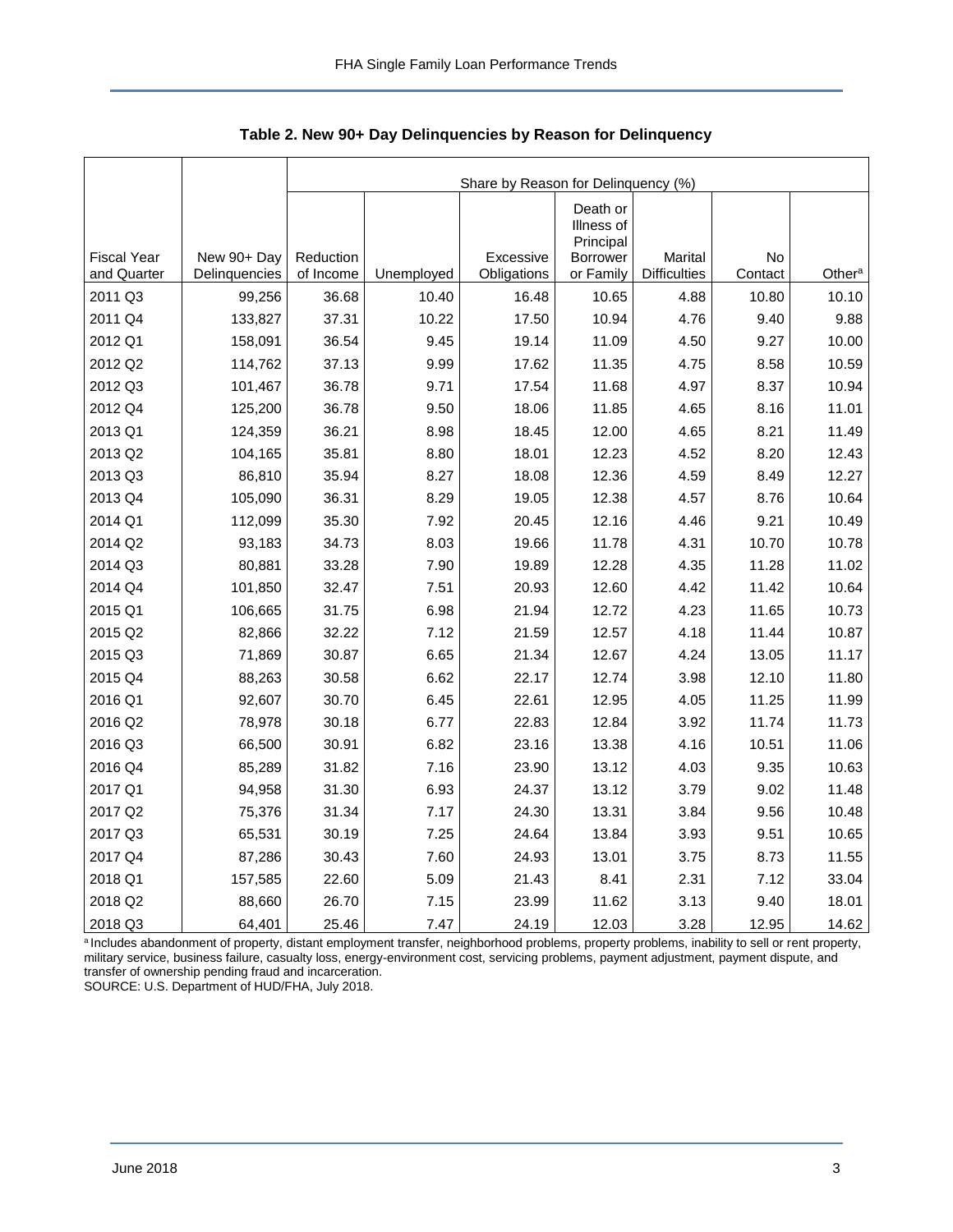<span id="page-4-0"></span>

|                           |                                   | Rates of Active Loan Counts (%) |        |        |            |                   |                  |                                  |  |  |  |
|---------------------------|-----------------------------------|---------------------------------|--------|--------|------------|-------------------|------------------|----------------------------------|--|--|--|
|                           |                                   |                                 |        |        |            |                   |                  | Serious                          |  |  |  |
|                           | <b>IIF</b><br>Shares <sup>a</sup> | All Past<br>Due <sup>b</sup>    | 30-Day | 60-Day | $90 + Day$ | In<br>Foreclosure | In<br>Bankruptcy | Delinquency<br>Rate <sup>c</sup> |  |  |  |
| <b>Loan Purpose</b>       |                                   |                                 |        |        |            |                   |                  |                                  |  |  |  |
| All Active Loans          | 8,024,523                         | 10.62                           | 4.87   | 1.47   | 2.35       | 1.09              | 0.84             | 4.28                             |  |  |  |
| Purchase                  | 68.12                             | 11.46                           | 5.27   | 1.65   | 2.59       | 1.08              | 0.87             | 4.54                             |  |  |  |
| Refinance                 | 31.88                             | 8.82                            | 4.00   | 1.09   | 1.83       | 1.11              | 0.78             | 3.72                             |  |  |  |
| Refinance                 |                                   |                                 |        |        |            |                   |                  |                                  |  |  |  |
| Refinance Loans           | 2,557,966                         | 8.82                            | 4.00   | 1.09   | 1.83       | 1.11              | 0.78             | 3.72                             |  |  |  |
| Conventional              | 34.57                             | 10.09                           | 4.39   | 1.24   | 2.10       | 1.45              | 0.90             | 4.46                             |  |  |  |
| No Cash Out               | 21.35                             | 10.00                           | 4.38   | 1.23   | 2.05       | 1.41              | 0.92             | 4.39                             |  |  |  |
| Cash Out                  | 13.21                             | 10.24                           | 4.41   | 1.26   | 2.19       | 1.50              | 0.87             | 4.57                             |  |  |  |
| <b>FHA</b>                | 11.96                             | 6.77                            | 3.31   | 0.81   | 1.42       | 0.64              | 0.58             | 2.64                             |  |  |  |
| No Cash Out               | 6.41                              | 6.92                            | 3.33   | 0.83   | 1.42       | 0.70              | 0.63             | 2.75                             |  |  |  |
| Cash Out                  | 5.55                              | 6.59                            | 3.29   | 0.79   | 1.42       | 0.58              | 0.51             | 2.51                             |  |  |  |
| Streamline                | 53.47                             | 8.45                            | 3.91   | 1.06   | 1.74       | 0.99              | 0.75             | 3.49                             |  |  |  |
| Credit Score Ranged       |                                   |                                 |        |        |            |                   |                  |                                  |  |  |  |
| Loans with Credit Scores  | 6,211,287                         | 10.26                           | 4.73   | 1.42   | 2.31       | 1.01              | 0.79             | 4.11                             |  |  |  |
| < 500                     | 0.11                              | 36.50                           | 12.32  | 4.83   | 9.28       | 5.58              | 4.48             | 19.34                            |  |  |  |
| 500-579                   | 1.98                              | 30.35                           | 11.78  | 4.17   | 7.06       | 4.05              | 3.28             | 14.40                            |  |  |  |
| 580-619                   | 7.34                              | 21.14                           | 9.25   | 3.05   | 4.78       | 2.27              | 1.78             | 8.83                             |  |  |  |
| 620-659                   | 30.53                             | 14.84                           | 6.93   | 2.11   | 3.35       | 1.30              | 1.14             | 5.80                             |  |  |  |
| 660-719                   | 39.55                             | 7.36                            | 3.53   | 0.98   | 1.63       | 0.71              | 0.51             | 2.85                             |  |  |  |
| 720-850                   | 20.49                             | 3.07                            | 1.43   | 0.37   | 0.67       | 0.40              | 0.19             | 1.26                             |  |  |  |
| <b>Fiscal Year Cohort</b> |                                   |                                 |        |        |            |                   |                  |                                  |  |  |  |
| <b>All Cohorts</b>        | 8,024,523                         | 10.62                           | 4.87   | 1.47   | 2.35       | 1.09              | 0.84             | 4.28                             |  |  |  |
| pre-2004                  | 7.34                              | 16.96                           | 7.60   | 2.60   | 3.56       | 1.78              | 1.41             | 6.75                             |  |  |  |
| 2004                      | 1.95                              | 17.38                           | 7.84   | 2.53   | 3.60       | 1.87              | 1.53             | 7.01                             |  |  |  |
| 2005                      | 1.41                              | 19.43                           | 8.46   | 2.87   | 4.04       | 2.27              | 1.78             | 8.10                             |  |  |  |
| 2006                      | 1.11                              | 22.39                           | 8.95   | 3.25   | 4.87       | 3.21              | 2.11             | 10.19                            |  |  |  |
| 2007                      | 1.06                              | 26.37                           | 9.95   | 3.52   | 5.86       | 4.30              | 2.75             | 12.91                            |  |  |  |
| 2008                      | 2.50                              | 26.26                           | 9.83   | 3.35   | 6.06       | 4.38              | 2.64             | 13.08                            |  |  |  |
| 2009                      | 5.45                              | 17.43                           | 7.12   | 2.23   | 3.72       | 2.68              | 1.68             | 8.08                             |  |  |  |
| 2010                      | 7.00                              | 12.80                           | 5.64   | 1.63   | 2.67       | 1.67              | 1.18             | 5.53                             |  |  |  |
| 2011                      | 5.64                              | 10.68                           | 4.81   | 1.40   | 2.28       | 1.20              | 0.98             | 4.46                             |  |  |  |
| 2012                      | 6.93                              | 8.99                            | 4.08   | 1.25   | 1.96       | 0.86              | 0.84             | 3.66                             |  |  |  |
| 2013                      | 9.63                              | 7.61                            | 3.54   | 1.02   | 1.66       | 0.71              | 0.70             | 3.06                             |  |  |  |
| 2014                      | 4.71                              | 12.21                           | 5.44   | 1.71   | 2.77       | 1.18              | 1.11             | 5.06                             |  |  |  |
| 2015                      | 8.90                              | 10.16                           | 4.70   | 1.40   | 2.49       | 0.81              | 0.76             | 4.06                             |  |  |  |
| 2016                      | 12.69                             | 8.62                            | 4.22   | 1.19   | 2.17       | 0.57              | 0.48             | 3.22                             |  |  |  |
| 2017                      | 14.33                             | 6.77                            | 3.66   | 1.03   | 1.61       | 0.28              | 0.19             | 2.08                             |  |  |  |
| 2018                      | 9.35                              | 2.46                            | 1.86   | 0.35   | 0.21       | 0.02              | 0.02             | 0.24                             |  |  |  |

## **Table 3. Delinquency Rates by Loan and Property Characteristics**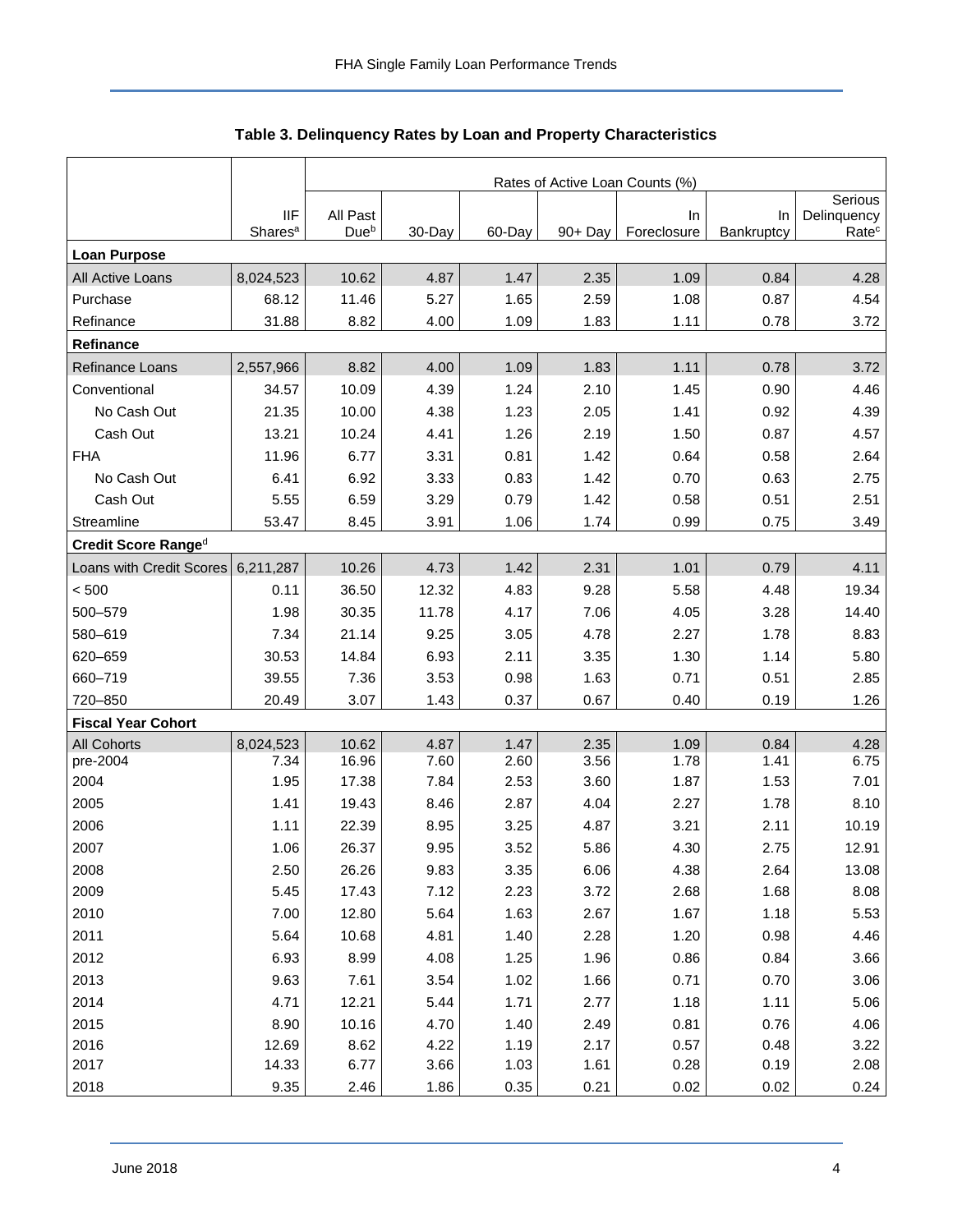|                                           |                     | Rates of Active Loan Counts (%) |        |        |         |             |            |                   |  |  |  |
|-------------------------------------------|---------------------|---------------------------------|--------|--------|---------|-------------|------------|-------------------|--|--|--|
|                                           |                     |                                 |        |        |         |             |            | Serious           |  |  |  |
|                                           | <b>IIF</b>          | All Past                        |        |        |         | In          | In         | Delinquency       |  |  |  |
|                                           | Shares <sup>a</sup> | Dueb                            | 30-Day | 60-Day | 90+ Day | Foreclosure | Bankruptcy | Rate <sup>c</sup> |  |  |  |
| Loan Amount at Origination (\$ thousands) |                     |                                 |        |        |         |             |            |                   |  |  |  |
| All Loan Amounts                          | 8,024,523           | 10.62                           | 4.87   | 1.47   | 2.35    | 1.09        | 0.84       | 4.28              |  |  |  |
| < 50                                      | 2.98                | 12.92                           | 6.01   | 1.84   | 2.33    | 1.78        | 0.95       | 5.07              |  |  |  |
| $50 - 99$                                 | 22.62               | 12.22                           | 5.60   | 1.75   | 2.47    | 1.37        | 1.02       | 4.87              |  |  |  |
| 100-149                                   | 27.78               | 11.09                           | 5.08   | 1.55   | 2.43    | 1.05        | 0.97       | 4.46              |  |  |  |
| 150-199                                   | 20.06               | 9.99                            | 4.61   | 1.39   | 2.29    | 0.93        | 0.78       | 3.99              |  |  |  |
| 200-249                                   | 11.89               | 9.19                            | 4.23   | 1.21   | 2.22    | 0.88        | 0.64       | 3.74              |  |  |  |
| 250-399                                   | 12.15               | 9.07                            | 4.10   | 1.19   | 2.26    | 0.96        | 0.56       | 3.78              |  |  |  |
| 400-499                                   | 1.55                | 7.89                            | 3.52   | 0.98   | 1.89    | 1.03        | 0.46       | 3.39              |  |  |  |
| >499                                      | 0.98                | 6.97                            | 2.97   | 0.88   | 1.72    | 1.05        | 0.36       | 3.13              |  |  |  |
| <b>Property Type</b>                      |                     |                                 |        |        |         |             |            |                   |  |  |  |
| All Property Types                        | 8,024,523           | 10.62                           | 4.87   | 1.47   | 2.35    | 1.09        | 0.84       | 4.28              |  |  |  |
| Detached                                  | 86.55               | 10.64                           | 4.94   | 1.49   | 2.35    | 1.02        | 0.85       | 4.21              |  |  |  |
| Manufactured Housing                      | 3.20                | 12.48                           | 5.40   | 1.63   | 2.44    | 1.92        | 1.09       | 5.45              |  |  |  |
| 2-4 Units                                 | 2.07                | 9.86                            | 3.68   | 1.14   | 2.19    | 2.25        | 0.59       | 5.03              |  |  |  |
| Condo                                     | 3.19                | 8.15                            | 3.38   | 1.00   | 2.07    | 1.08        | 0.62       | 3.77              |  |  |  |
| Townhouse                                 | 4.98                | 10.87                           | 4.70   | 1.54   | 2.55    | 1.30        | 0.78       | 4.63              |  |  |  |
| <b>Purchase Loan Type</b>                 |                     |                                 |        |        |         |             |            |                   |  |  |  |
| All Purchase Loans                        | 5,466,024           | 11.46                           | 5.27   | 1.65   | 2.59    | 1.08        | 0.87       | 4.54              |  |  |  |
| Repeat                                    | 17.83               | 9.32                            | 4.48   | 1.28   | 1.98    | 0.88        | 0.70       | 3.56              |  |  |  |
| First-time                                | 82.17               | 11.92                           | 5.44   | 1.73   | 2.72    | 1.12        | 0.90       | 4.75              |  |  |  |
| Down Payment Assistance (DPA) Type        |                     |                                 |        |        |         |             |            |                   |  |  |  |
| All Sources of Funds                      | 8,024,523           | 10.62                           | 4.87   | 1.47   | 2.35    | 1.09        | 0.84       | 4.28              |  |  |  |
| Government                                | 6.61                | 12.51                           | 5.61   | 1.83   | 2.97    | 1.05        | 1.04       | 5.06              |  |  |  |
| Relative                                  | 15.69               | 12.82                           | 6.05   | 1.87   | 2.92    | 1.12        | 0.86       | 4.89              |  |  |  |
| Other                                     | 2.18                | 19.08                           | 8.11   | 2.89   | 4.09    | 1.96        | 2.03       | 8.09              |  |  |  |
| Seller Funded                             | 0.63                | 30.32                           | 10.93  | 4.17   | 7.27    | 4.31        | 3.64       | 15.22             |  |  |  |
| No DPA                                    | 74.89               | 9.58                            | 4.41   | 1.29   | 2.08    | 1.03        | 0.76       | 3.88              |  |  |  |

**Table 3. Delinquency Rates by Loan and Property Characteristics**

 $IIF =$  insurance in force.

a For each subpanel, the loan shares sum to 100%. However, in some of the subpanels, the total loans in the analysis do not sum to 100% of IIF. For example, the IIF shares for refinance loans sum to 100% of refinance loans. Streamline refinance loans are not included in the Credit Score Range analysis; the IIF shares in that panel, add to 100% of fully-underwritten loans.

 $b$  Includes all loans 30 or more days past due, including those in bankruptcy or foreclosure.

 $c$  Includes all loans 90 days past due plus all in-bankruptcy and in-foreclosure cases.

<sup>d</sup> Credit score reporting began in May 2004 but was not mandatory until July 2008. Streamline refinance loans do not require credit score reporting. SOURCE: U.S. Department of HUD/FHA, July 2018.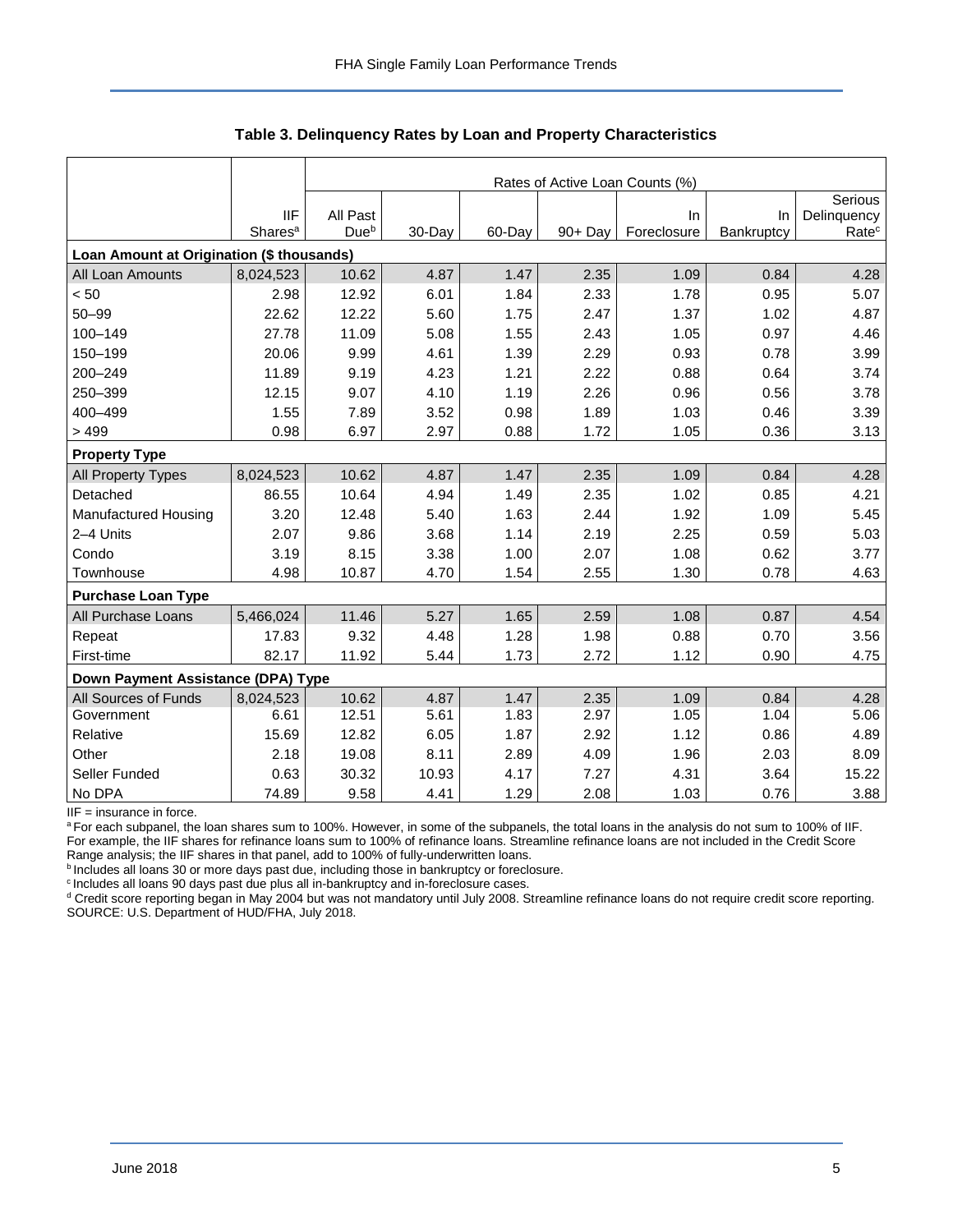<span id="page-6-0"></span>

|                                 | 2018    |                |         |         | 2017           |                               |         |                                                         |         |         |         |         |         |
|---------------------------------|---------|----------------|---------|---------|----------------|-------------------------------|---------|---------------------------------------------------------|---------|---------|---------|---------|---------|
| <b>Disposition Month</b>        | May     | Apr            | Mar     | Feb     | Jan            | Dec                           | Nov     | Oct                                                     | Sep     | Aug     | Jul     | Jun     | May     |
|                                 |         |                |         |         |                |                               |         | Loss Components as Percentage of Defaulted Loan Balance |         |         |         |         |         |
| Claim Expenses <sup>a</sup>     | 17.48   | 18.32          | 19.07   | 18.77   | 19.41          | 19.15                         | 19.59   | 19.18                                                   | 18.92   | 20.22   | 19.16   | 19.50   | 19.91   |
| Holding Costsb                  | 4.78    | 4.85           | 4.76    | 4.43    | 4.69           | 4.85                          | 4.85    | 4.83                                                    | 4.95    | 5.04    | 4.70    | 4.73    | 4.79    |
| Loss on Collateral <sup>c</sup> | 26.32   | 27.59          | 28.03   | 29.47   | 29.38          | 28.82                         | 28.34   | 29.98                                                   | 28.50   | 29.81   | 28.82   | 28.92   | 29.03   |
| Sales Expense                   | 4.51    | 4.51           | 4.55    | 4.58    | 4.33           | 4.36                          | 4.42    | 4.32                                                    | 4.43    | 4.45    | 4.62    | 4.47    | 4.56    |
| Program Discounts <sup>d</sup>  | 0.14    | 0.14           | 0.23    | 0.30    | 0.26           | 0.17                          | 0.38    | 0.04                                                    | 0.08    | 0.12    | 0.40    | 0.22    | 0.13    |
| Net Loss Rate <sup>e</sup>      | 45.79   | 49.15          | 50.99   | 53.85   | 54.95          | 54.30                         | 54.98   | 56.80                                                   | 56.35   | 59.65   | 57.38   | 57.63   | 58.35   |
|                                 |         |                |         |         |                | <b>Average Amount (\$)</b>    |         |                                                         |         |         |         |         |         |
| <b>Average Dollar Loss</b>      | 55,281  | 59,063         | 60,431  | 63,855  | 64,306         | 64,186                        | 64,826  | 69,308                                                  | 67,761  | 71,762  | 69,333  | 69,603  | 70,485  |
| Average Unpaid Balance          | 120,727 | 120,180        | 118,506 | 118,590 | 117,016        | 118,212                       | 117,907 | 122,028                                                 | 120,243 | 120,311 | 120,827 | 120,780 | 120,802 |
|                                 |         |                |         |         |                | <b>Occurrence Count</b>       |         |                                                         |         |         |         |         |         |
| <b>Number of Dispositions</b>   | 1,956   | 2,163          | 2,436   | 2,362   | 2,285          | 2,405                         | 2,220   | 2,359                                                   | 2,451   | 2,869   | 2,627   | 3,359   | 3,708   |
| Number of Discounts             | 6       | $\overline{7}$ | 12      | 16      | $\overline{7}$ | 10                            | 5       | 3                                                       | 6       | 11      | 15      | 21      | 14      |
| <b>Stage</b>                    |         |                |         |         |                | <b>Average Time in Months</b> |         |                                                         |         |         |         |         |         |
| Delinquencyf                    | 12.0    | 11.3           | 12.2    | 12.6    | 12.3           | 12.1                          | 12.6    | 12.4                                                    | 13.3    | 13.1    | 12.9    | 13.2    | 13.2    |
| Foreclosure <sup>g</sup>        | 13.2    | 13.3           | 13.7    | 13.1    | 13.1           | 13.0                          | 12.9    | 13.3                                                    | 13.1    | 14.6    | 13.8    | 13.9    | 13.6    |
| Deed Transfer <sup>h</sup>      | 13.3    | 13.4           | 14.3    | 13.3    | 13.2           | 13.1                          | 13.5    | 13.7                                                    | 13.0    | 12.9    | 12.3    | 12.3    | 12.3    |
| <b>REO</b>                      | 4.1     | 4.2            | 4.3     | 4.3     | 4.3            | 4.3                           | 4.6     | 4.7                                                     | 4.6     | 4.7     | 4.6     | 4.6     | 4.7     |
| <b>All Stages</b>               | 42.4    | 42.2           | 44.4    | 43.2    | 42.9           | 42.6                          | 43.7    | 44.1                                                    | 43.9    | 45.3    | 43.5    | 44.0    | 43.7    |

**Table 4. REO Components of Loss by Property Disposition Month**

<sup>a</sup> Includes interest on principal.

**b Management, maintenance, repairs, administration, and security, net of rent and other income.** 

<sup>c</sup> Value when foreclosed (UPB) minus value received in REO; does not include Streamline refinances.

 $d$  Rate over all dispositions; effect is greater in the cases where a discount actually is given.

<sup>e</sup> Profit (loss) divided by Unpaid Principal Balance (UPB). The listed cost categories are not exhaustive, and they will not sum to the loss rate.

<sup>f</sup> First missed payment to date foreclosure initiated.

<sup>g</sup> Initiation of foreclosure proceedings to auction date.

h Auction date to HUD acquisition date.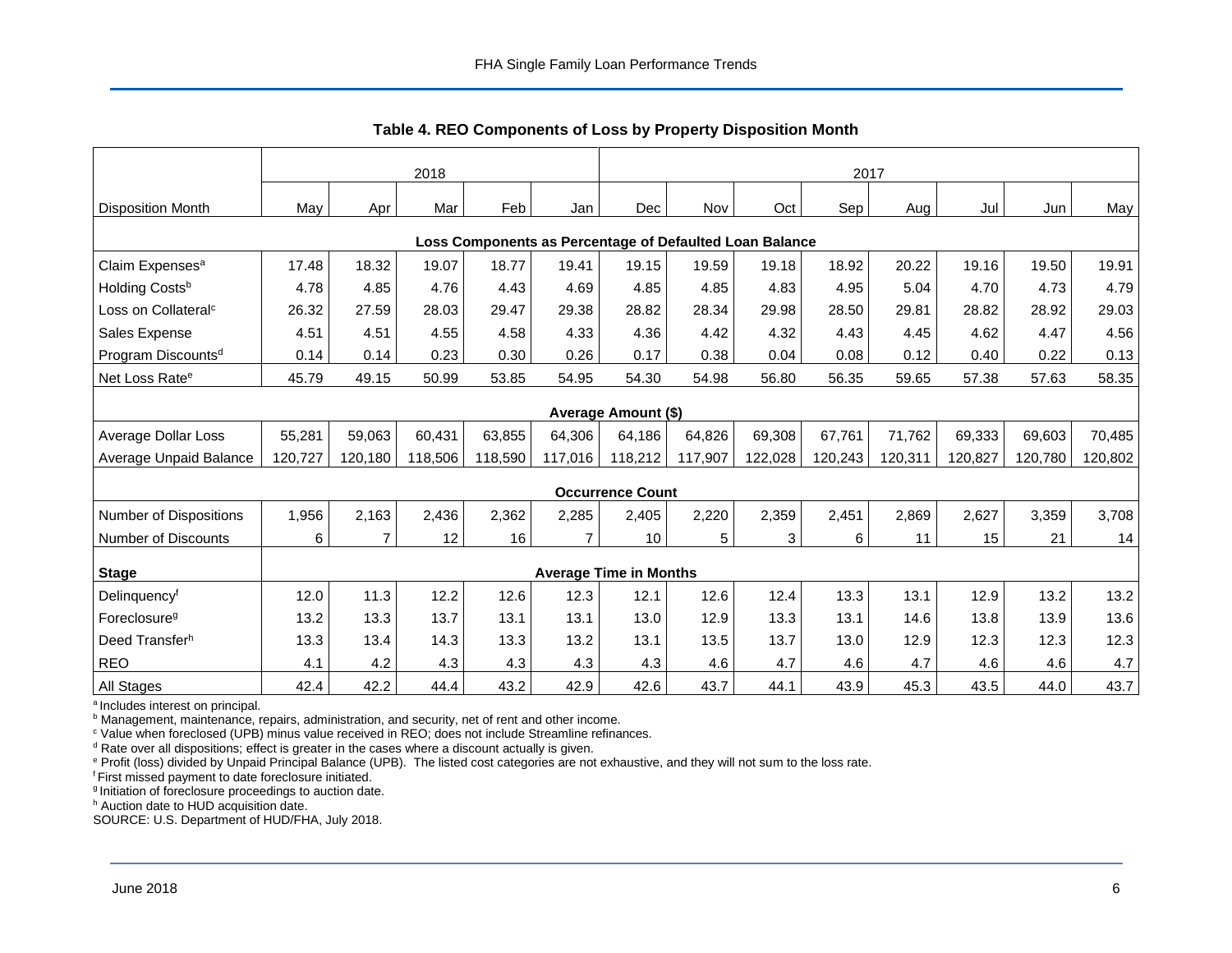**Figure 1. Serious Delinquency Rate by Fiscal Year**

<span id="page-7-0"></span>

NOTE: The FY 2009 cohort is separated into two parts, representing loan originations from October through March in 2009-1 and loan originations from April through September in 2009-2. The last six months of the origination period have been removed to ensure seasoning of loans. SOURCE: U.S. Department of HUD/FHA, July 2018.